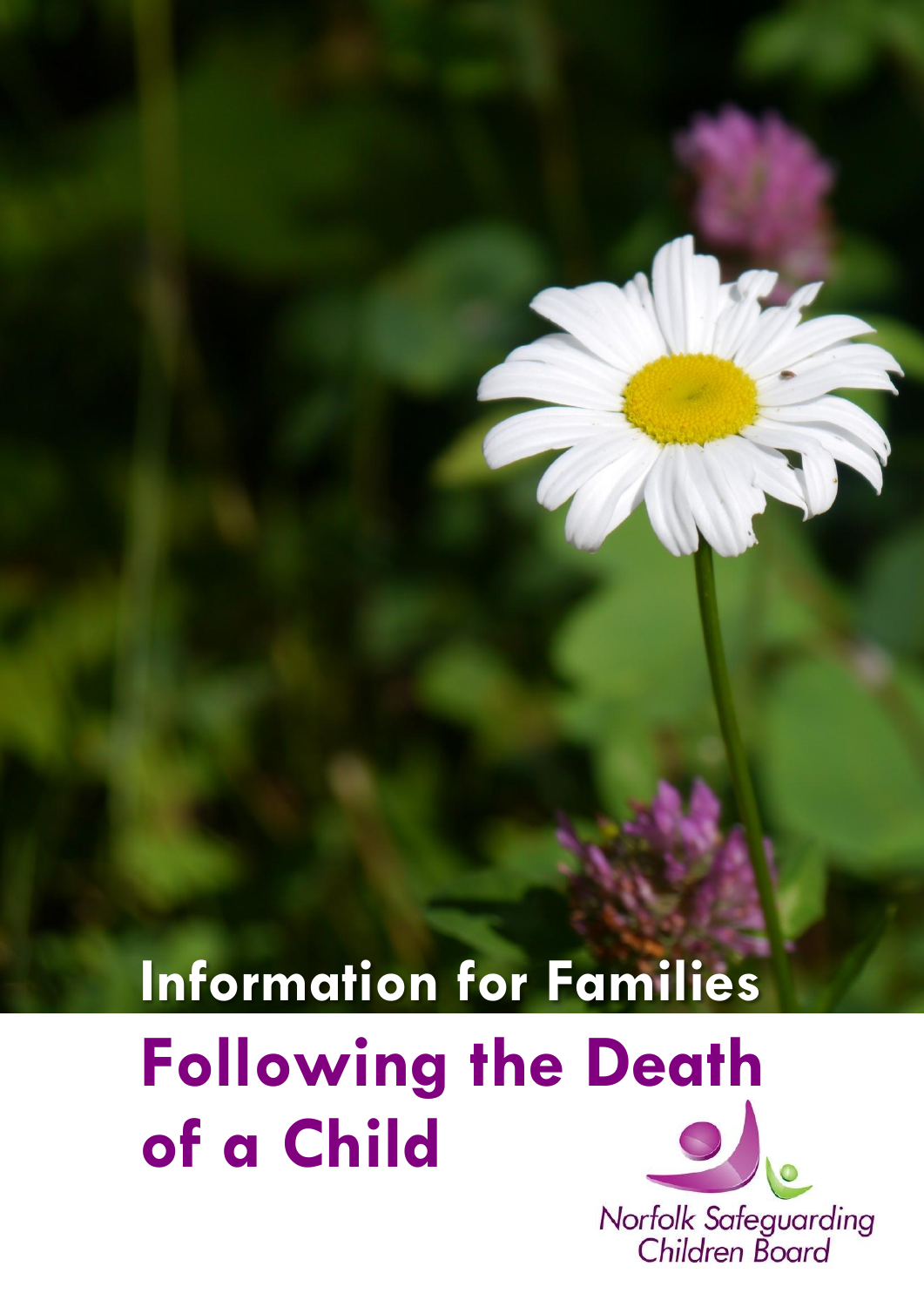Any child's death is a tragedy and no words can soften your loss. Although the information in this booklet is important, we do understand that it may be difficult for you to read, and we are truly sorry to be giving this to you at this difficult time.

This booklet describes different aspects of the legal processes which may follow the death of any child or young person less than 18 years of age. Local authorities in England have a legal duty to review the deaths of children from their area.

The purpose of this *Child Death Review* is to learn lessons for the future. About 60 children in Norfolk die every year. This is many fewer than even twenty years ago, but if that number is to keep on falling, we need to make things better for children in future.

Looking closely at the death of each child, helps us see where things could be improved or done differently. The Child Death Review does not seek to blame anyone for what has happened; it is all about improving services for children now and in future years.

The review is a confidential process, where a small group of local professionals get together to discuss the facts of an individual case. If you wish, you can contribute to the Child Death Review, by letting us know any information you feel is important, or any unanswered questions you may have.

Once again, we apologise for giving you with this information at such a difficult and sensitive time. However, it is clearly important that families know about the Child Death Review and have the opportunity to contribute to it.

Yours sincerely,

Dr. Nandu Thalange, Chairman, Norfolk Child Death Overview Panel

| <b>Contact Details</b> |                                         |  |
|------------------------|-----------------------------------------|--|
| 雷                      | 01603 228830                            |  |
| 一心                     | andrea.james@norfolk.gov.uk             |  |
| $\equiv$               | Andrea James,                           |  |
|                        | Child Death Overview Panel Co-ordinator |  |
|                        | Room 60, Lower Ground Floor,            |  |
|                        | County Hall,                            |  |
|                        | Martineau Lane,                         |  |
|                        | Norwich, NR1 2DH                        |  |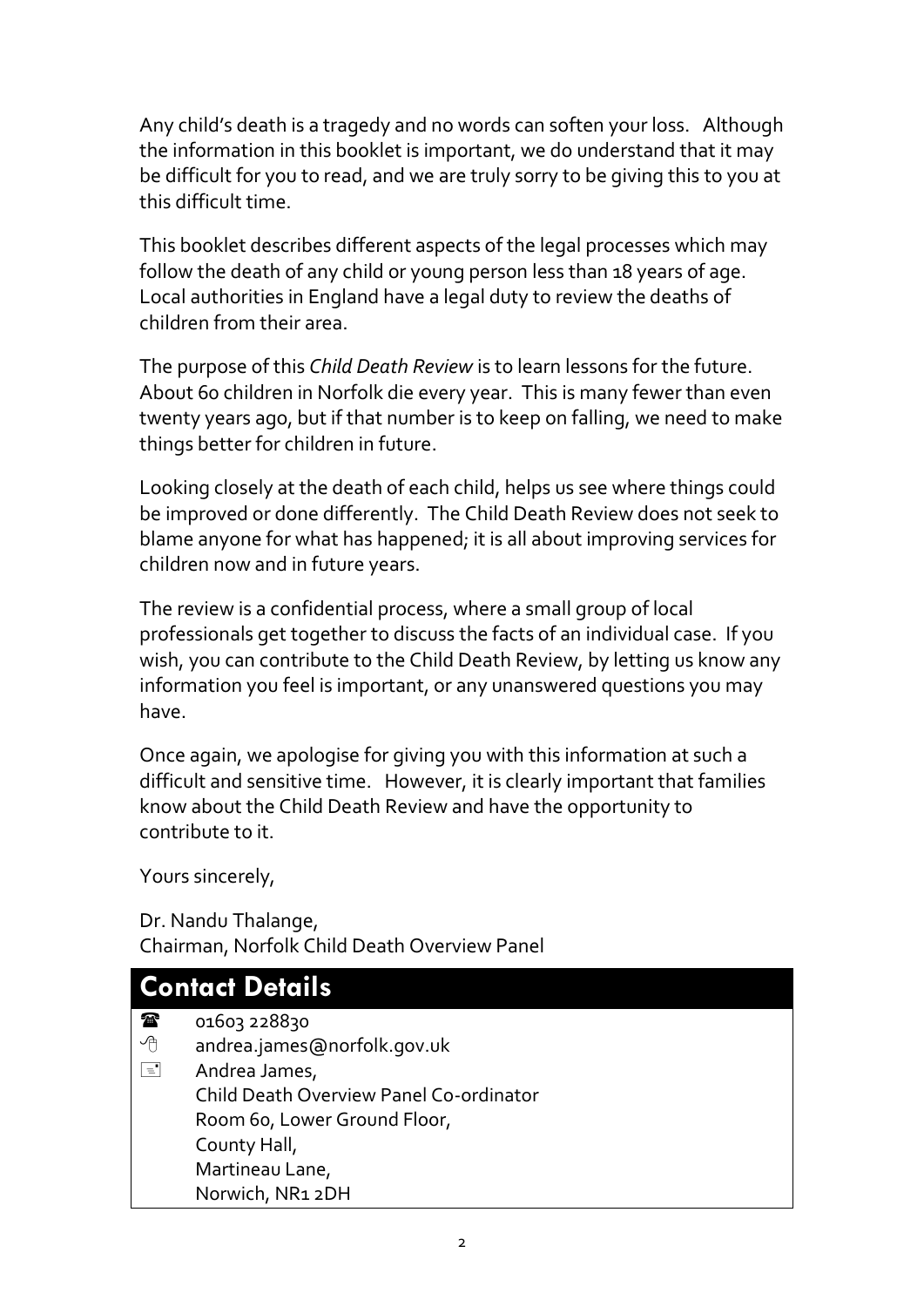# **Contents**

| Glossary                                      | 4  |
|-----------------------------------------------|----|
| <b>The Child Death Overview Panel</b>         |    |
| Contributing to the Child Death Review        | 7  |
| <b>Expected Deaths</b>                        | 8  |
| Care at the end of life                       | 8  |
| <b>Unexpected Deaths</b>                      | 10 |
| <b>Sudden Unexpected Deaths</b>               | 10 |
| <b>Rapid Response</b>                         | 10 |
| Inquests                                      | 11 |
| <b>The Post Mortem</b>                        | 13 |
| The Hospital Post Mortem                      | 13 |
| The Coroner's Post Mortem                     | 13 |
| What Happens to Samples Taken at Post Mortem? | 14 |
| <b>Support for Bereaved Families</b>          | 15 |
| <b>Local Charities</b>                        | 15 |
| <b>National Charities</b>                     | 16 |
| <b>Notes</b>                                  | 18 |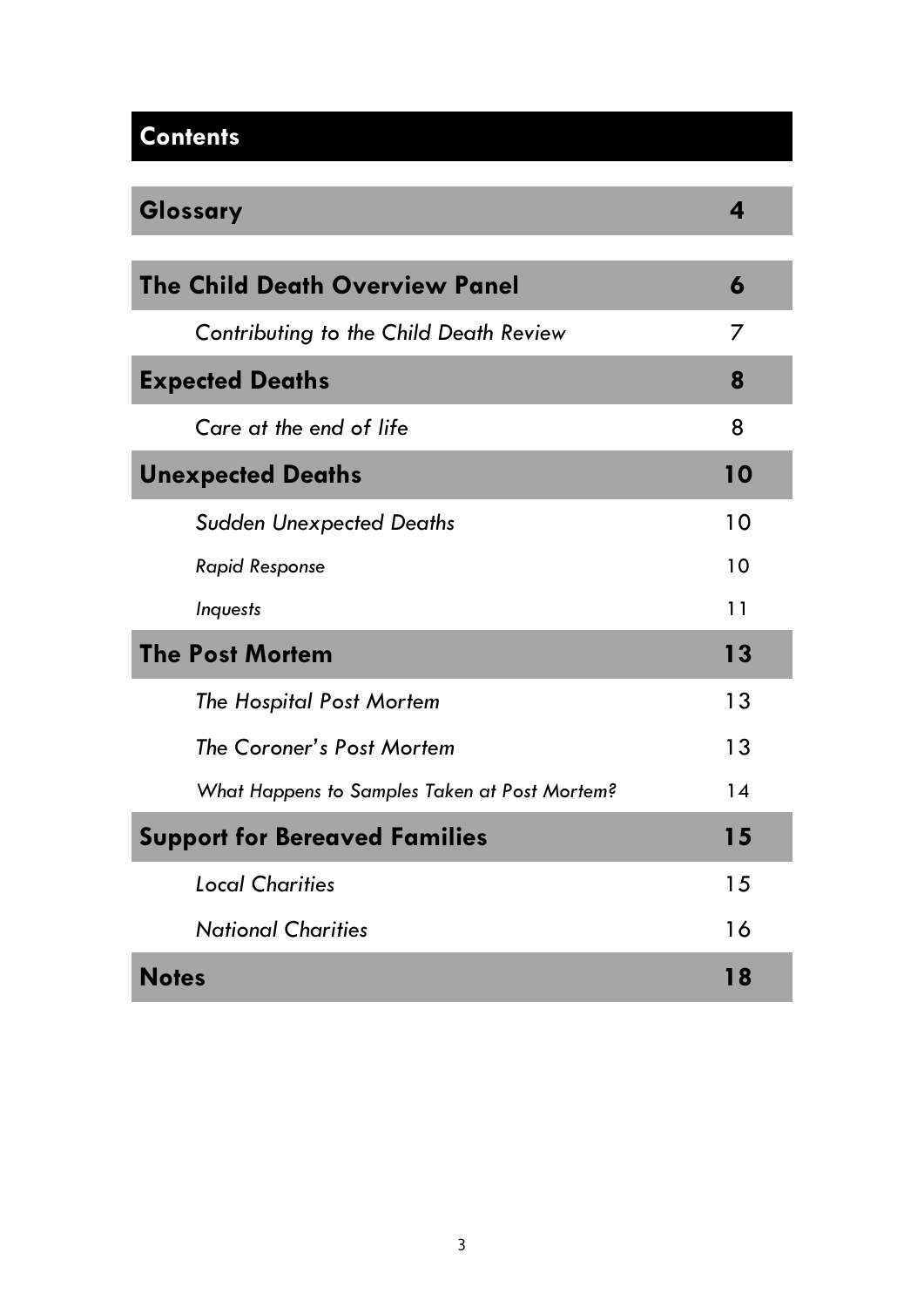## **Glossary**

#### **Child Death Review**

The **Child Death Review** is held by the Child Death Overview Panel (CDOP) – a group of professionals who look into all deaths of children, from Norfolk. The CDOP looks at what happened, and tries to identify areas for improvements to prevent future deaths. The CDOP also looks at bereavement support for families after the death of a child. The CDOP only completes its review when all available information is available – usually a few months after a child has died.

#### **Children's Services**

This is the name given to Norfolk County Council's services for children – principally education and children's social services. Children's Services are a vital part of the Norfolk Safeguarding Children Board and the Child Death Overview Panel.

#### **Coroner**

The Norfolk Coroner is an independent Judge who inquires into all sudden, unexpected or unnatural deaths. If the Coroner decides it is appropriate, he will hold an Inquest. Inquests are formal legal hearings, held in the Coroner's Court. The purpose of an Inquest is to decide how the death occurred (not to apportion blame). Whenever a death falls under the Coroner's jurisdiction, the **Coroner's Officer** – an assistant who helps the Coroner – liaises with family to keep them up to date with what is happening.

#### **Expected Death**

The term "expected death" refers to deaths from natural causes, in children with serious underlying health problems. This might include a baby receiving neonatal intensive care, a child with severe congenital problems, such as cerebral palsy, or a child with terminal cancer. If the condition is so severe that it may prove fatal, then it is possible to make plans about what will – and will not – be done, in an emergency situation. If a child in this situation dies, then this is an "expected death". By definition, most other deaths are "unexpected". However, most unexpected deaths are still due to natural causes, (e.g. meningitis).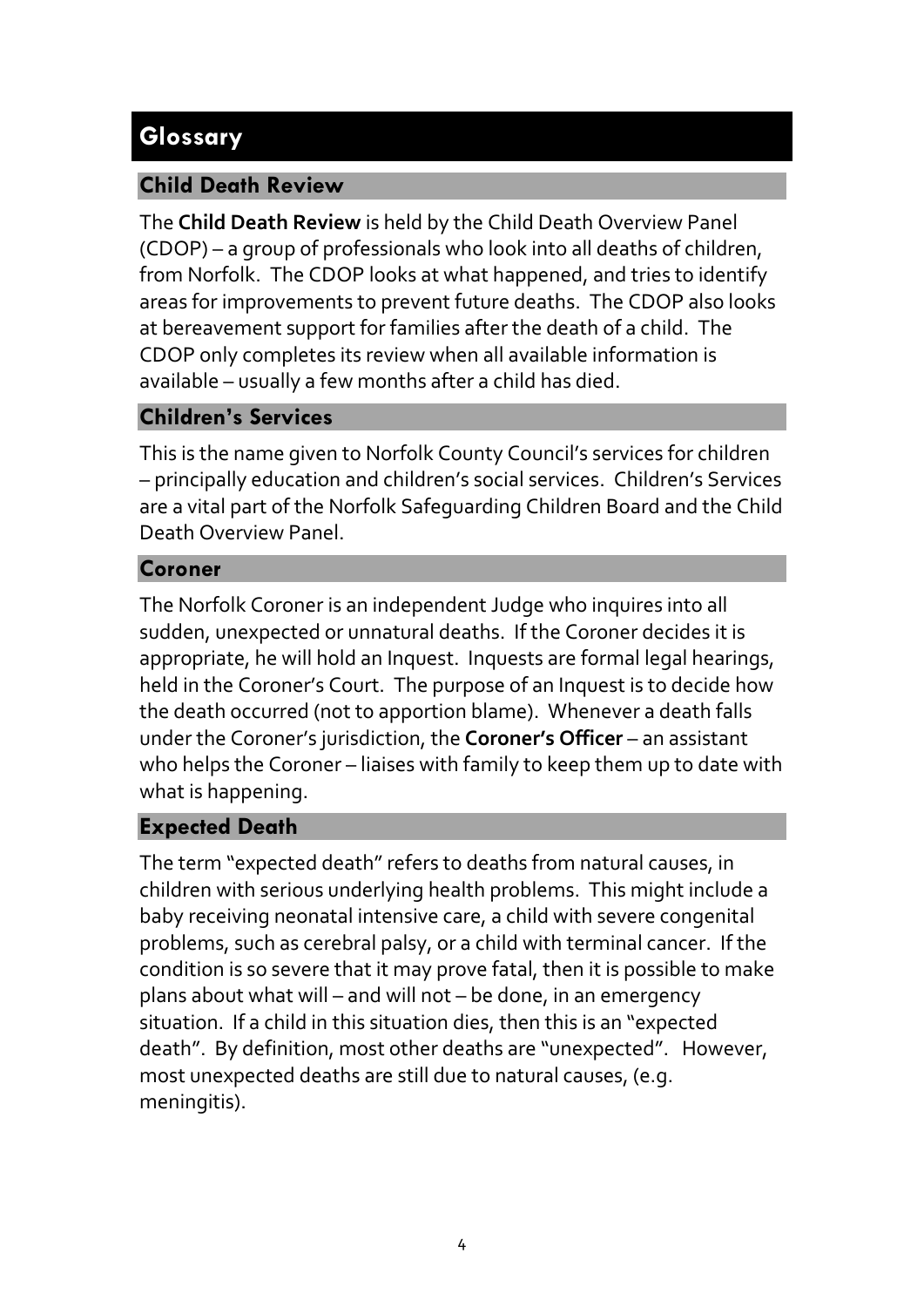#### **Medical Certificate of Cause of Death (MCCD)**

When a child dies, if the cause of death is known, and it was due to natural causes, one of the doctors caring for your child will complete a certificate – the MCCD. This could be your GP or a hospital doctor. If the cause of death was unclear, or was not due to natural causes, then the Coroner is notified.

#### **Norfolk Safeguarding Children Board**

The Norfolk Safeguarding Children Board (NSCB) is responsible for the welfare of all children in Norfolk. The **Child Death Overview Panel (CDOP)** is part of the NSCB. This means that any important findings made by the CDOP are passed to the Board. The NSCB has representatives from all the agencies with responsibility for children, including the local NHS, Children's Services, police, charities, etc.

#### **Paediatrician**

A paediatrician is a doctor who specialises in treating children. A paediatrician is usually involved after the death of any child, and will normally see families to offer a practical explanation of what has happened, including the results of any tests, and to offer comfort and support.

#### **Pathologist**

A Pathologist is the specialist who conducts Post Mortems. A Post Mortem (also known as an autopsy) will usually be ordered by the Coroner for unnatural deaths, or where the cause of death is not known. A Post Mortem may have been held, with your permission, even if not required by the Coroner – usually to help the medical team looking after your child gain a better understanding of what happened.

#### **Police**

The police are by law involved in the investigation of any unexpected death on behalf of the Coroner whether or not there are circumstances that might need further investigation. Their role is to establish whether there is any possibility that a crime has taken place.

#### **Rapid Response Team**

For the majority of sudden or unexpected deaths, a children's nurse or paediatrician from the **Rapid Response Team** will visit the family home and/or place of death to help the police in their investigation. Their report is given to the **Child Death Overview Panel** to help with the **Child Death Review**.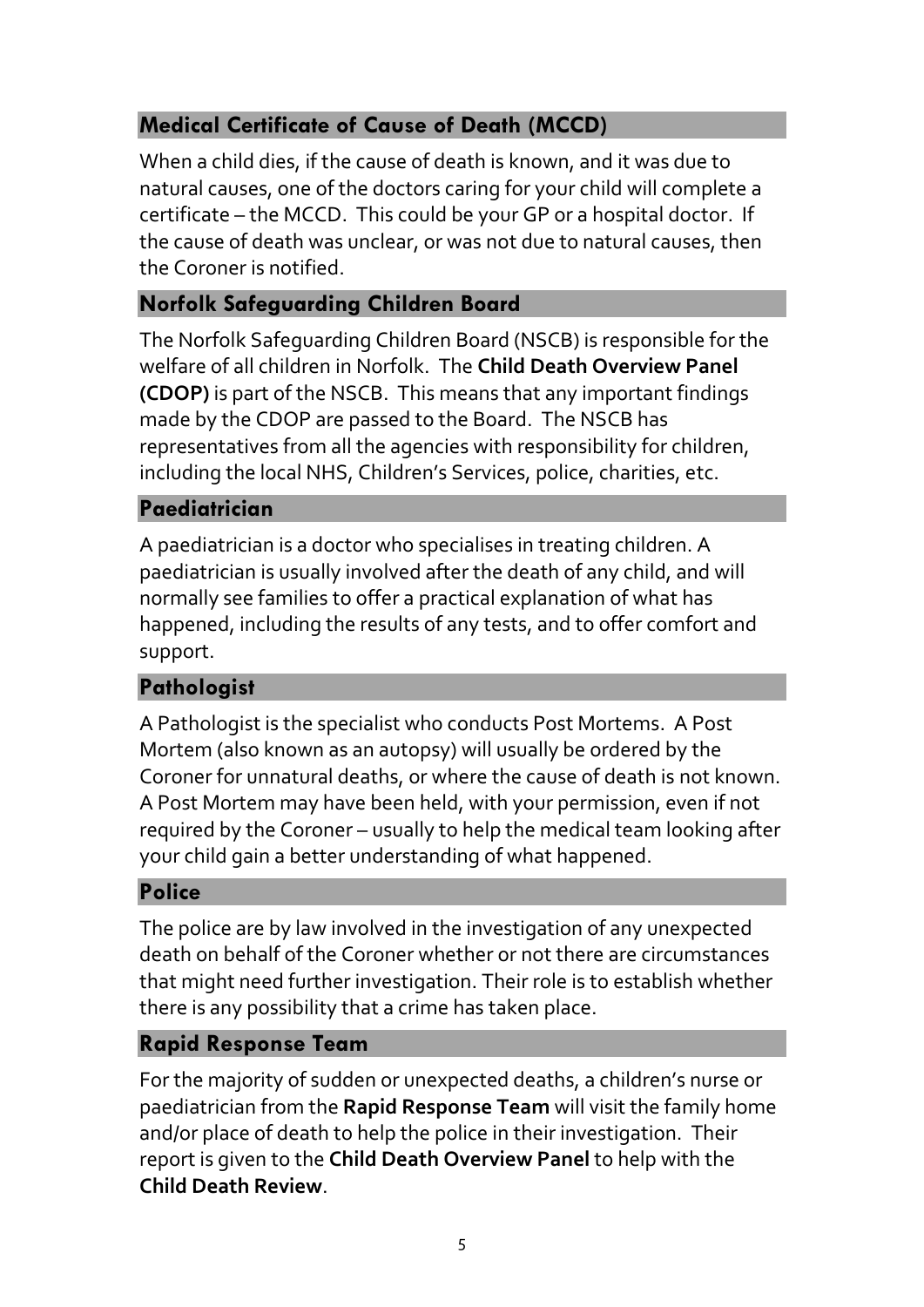# **The Child Death Overview Panel (CDOP)**

The CDOP is the committee which carries out the Child Death Review. The review is completed only when all the information is available. This will include reports from relevant health professionals, children's services and, if necessary, information from the police and the Coroner. The review must wait for all inquiries and judicial proceedings to be completed, to ensure the CDOP is fully informed. Usually, this will be a few months after the death of a child. In some circumstances, the review may not be held for up to 3 years or more, if there are on-going inquiries or legal proceedings.

The Norfolk CDOP has representatives from:

- **M** The Norfolk Safeguarding Children Board
- **N** The NHS, including paediatricians, children's nurses, a pathologist, a GP and others
- **N** The Public Health department, based at Norfolk County Council
- **塾 Children's Services**
- **物 Norfolk Police**
- **N** East Anglia's Children's Hospices
- **到** A lay member

In addition, other professionals may be invited to attend, if they can bring additional specialist knowledge to help the CDOP in its discussions on particular cases. Parents can contribute to the Child Death Review by providing information to the panel.

All these professionals bring their own expertise and insights which mean the CDOP is able to discuss all deaths frankly and openly, to ensure that, wherever possible, lessons are learned which may reduce the likelihood of deaths in future. CDOP Meetings are not open to the public.

After the CDOP has reached its conclusions, a confidential letter summarising the main findings is sent to the relevant organisations who were involved in a child's care. If it is relevant, the letter includes a comment on the quality of care provided by the organisation. If necessary, the summary may require improvements or changes to policies, procedures or services

Every year, an Annual Report is submitted to the Norfolk Safeguarding Children Board. This report is a public document, which anyone can read. The report does not identify individuals or families.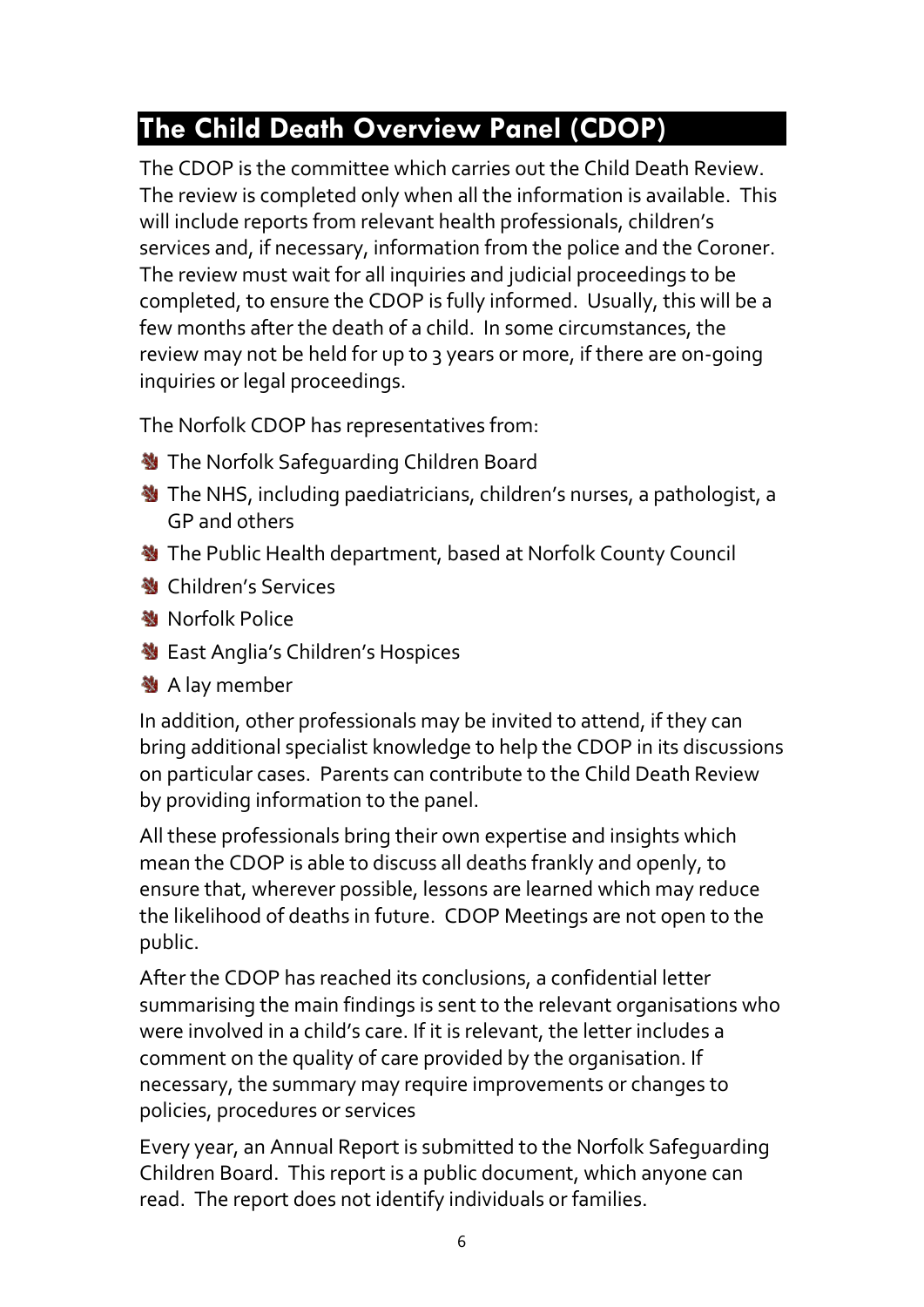#### **Contributing to the Child Death Review**

If you have concerns or information you want to tell us about, or any unanswered questions about what happened, please feel free to contact the CDOP Co-ordinator by phone, email or letter. You can also ask the medical team or other professionals who cared for your child to contact us on your behalf. Our contact details are on page 2.

We do not send copies of our conclusions to parents, as the letter may arrive months or years afterwards, and is likely to be a distressing reminder of what happened for most parents.

If you wish to know more about the recommendations made by the panel, we would suggest looking at the Annual Report, which is available on the NSCB web site.  $\Theta$  www.nscb.norfolk.gov.uk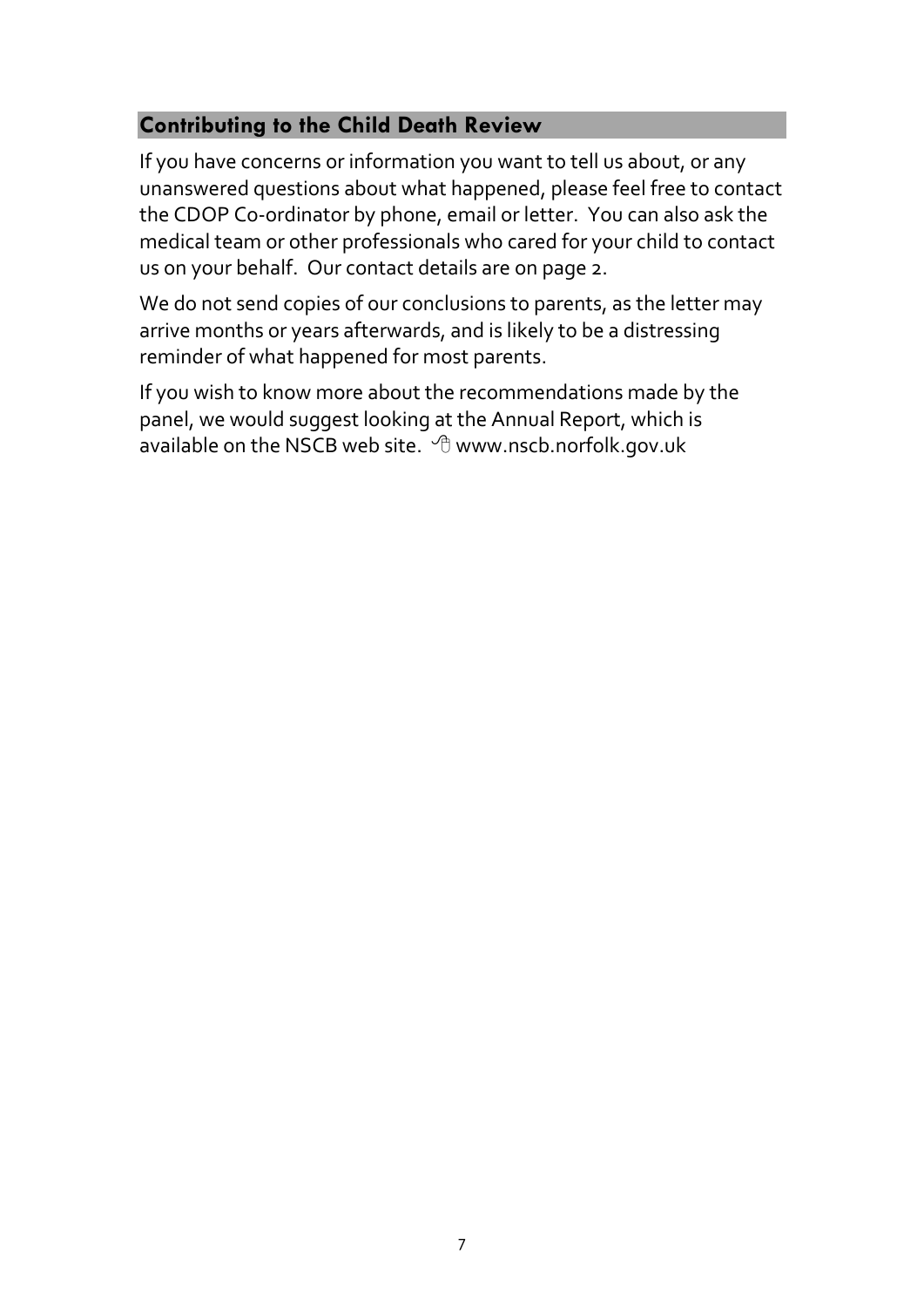# **Expected Deaths**

Some children have severe or incurable health problems. Modern medicine can do much to help such children, but sometimes it is clear that death is likely or inevitable, or that further treatment will not improve or prolong life. This might include children with a range of health problems:

- **N** Severe congenital problems such as inoperable congenital heart disease, or certain chromosomal or genetic disorders (e.g. Edwards' syndrome, spinal muscular atrophy)
- **N** Children with advanced or incurable cancer and other lifethreatening conditions for which treatment has failed, (e.g. irreversible organ failure of the heart, lungs, liver or kidneys).
- **N** Progressive incurable conditions, where treatment may improve quality and length of life, but which are inevitably fatal. These conditions may commonly go on for many years. (e.g. Batten's disease, muscular dystrophy).
- **N** Irreversible but non-progressive conditions causing severe disability leading to increased risk of complications and the likelihood of premature death (e.g. severe cerebral palsy, multiple disabilities such as following brain or spinal cord injuries).

#### **Care at the End of Life**

Whilst children with severe underlying health problems may become seriously ill and die, it is often very difficult to predict how or when this may happen.

However, if it is clear that a child is reaching the end of their life, then a plan can be drawn up with the family. In the intensive care unit, this might be a plan to discontinue active treatment. This plan can specify things that will be done in the event of specific problems, such as pain, or difficulty in breathing. It can also specify what will not be done, in order to reduce suffering to a child from treatment which will not improve or prolong life.

When the time comes, the medical team will issue a medical certificate confirming the cause of death. This certificate is referred to as the MCCD. The Child Death Overview Panel (CDOP) co-ordinator is notified that the death has occurred, and requests information from the relevant professionals, to assist the CDOP in the Child Death Review.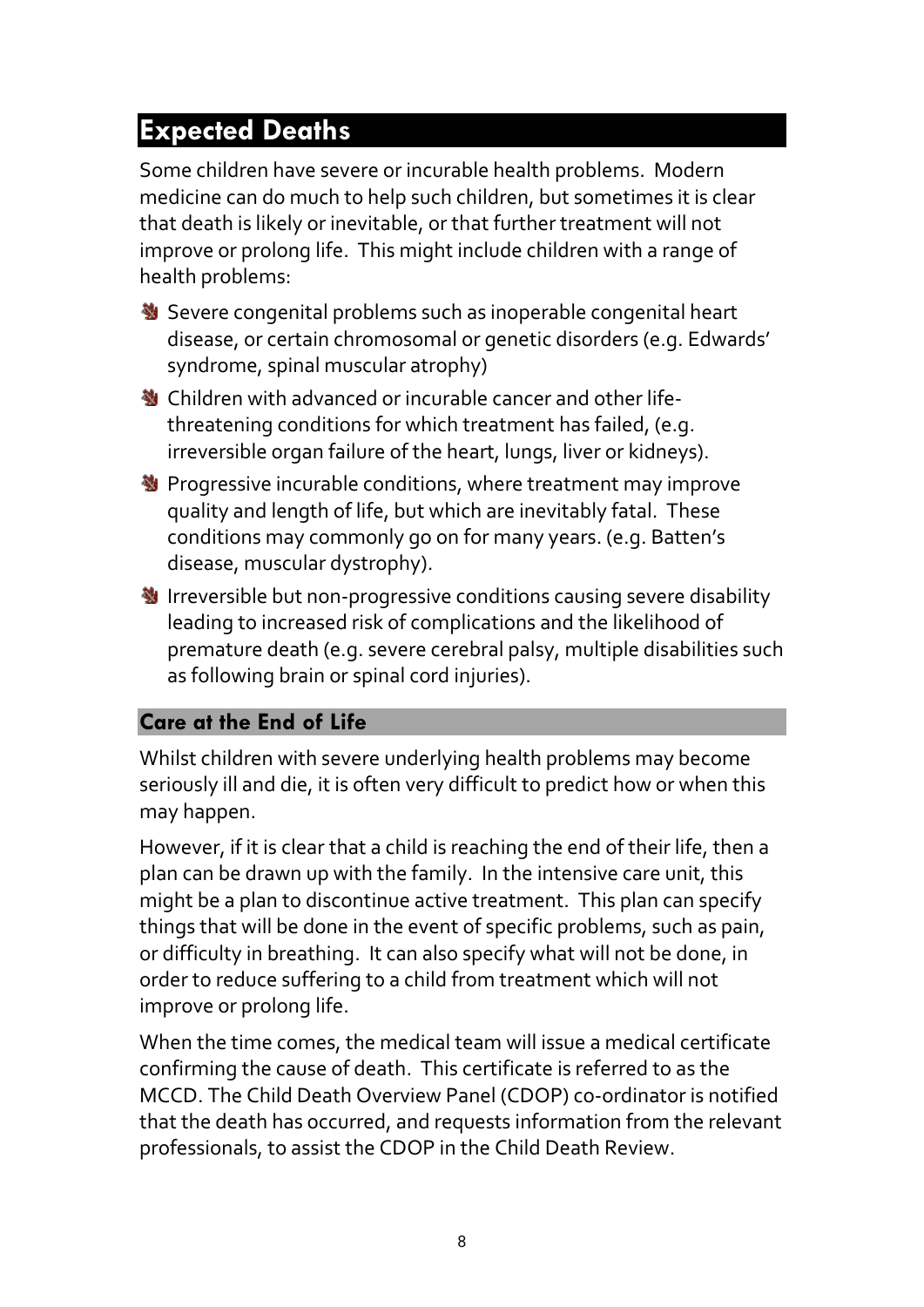In some cases, the family may be asked whether they would be willing to allow a post-mortem to be held. Medical teams may ask families to consider a post mortem where they feel that, although there is sufficient information to issue an MCCD, there are still important unanswered questions relating to the condition or its treatment.

Whether a post-mortem has been held or not, families are normally offered the opportunity to meet with the consultant who looked after their child to talk through any questions, or concerns the family may have, and to be offered comfort and support.

After the MCCD has been issued, the family can proceed with making funeral arrangements and register the death.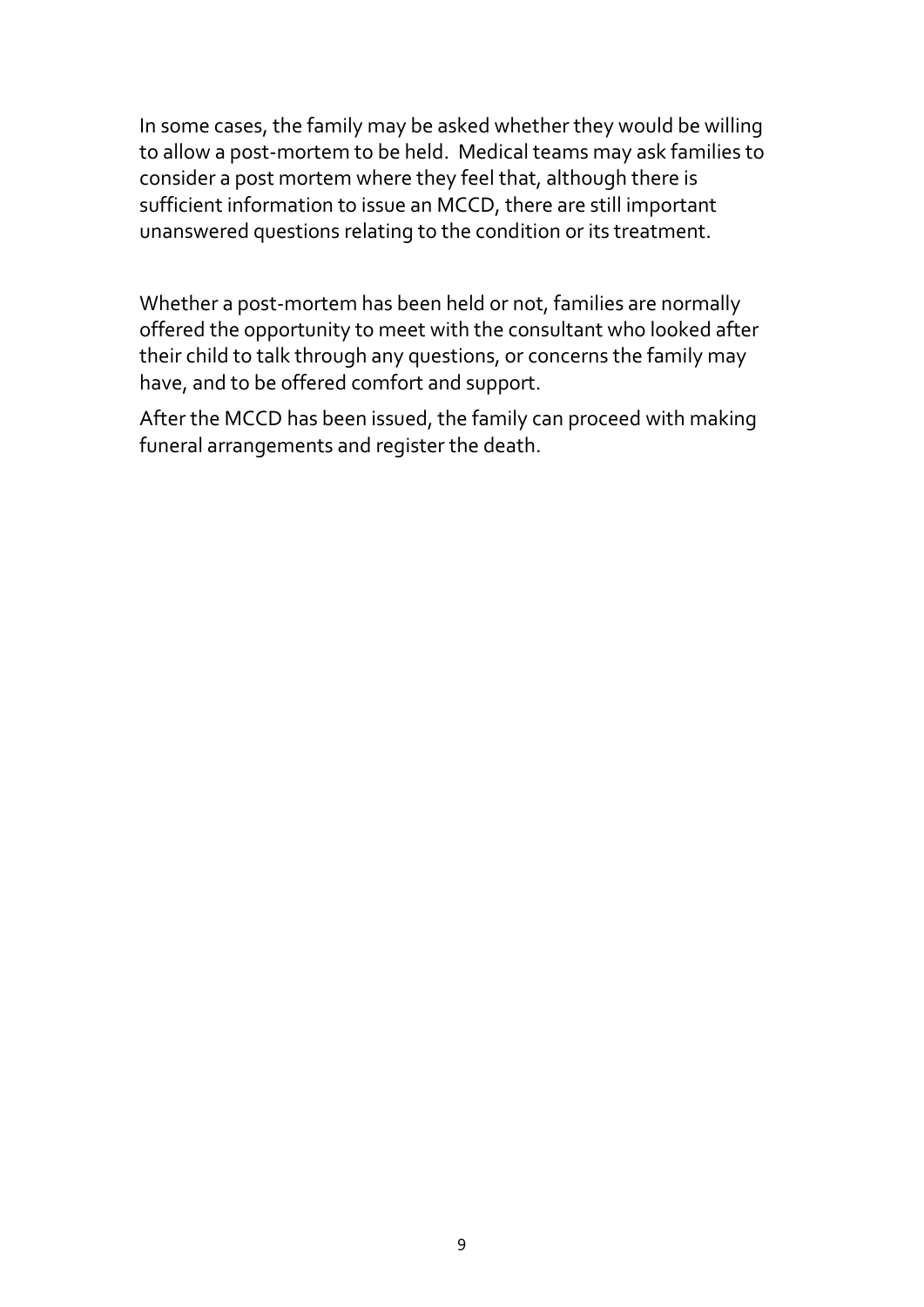# **Unexpected Deaths**

An unexpected death is often sudden. Usually, there is no obvious cause, such as occurs with 'cot death'. In other situations, the reason may be clear; for example, an acute infection such as meningitis, or death due to an accident.

If the death is obviously due to natural causes, then the medical team will issue an MCCD, confirming the cause of death, and the Coroner will not usually be involved. However, when a death is due to natural causes, but there are concerns about possible failings in care, the Coroner may be involved.

The Child Death Overview Panel (CDOP) co-ordinator is notified that death has occurred, and requests information from the relevant professionals, to assist the CDOP in the Child Death Review.

If the cause of death is not apparent, or death was not due to natural causes, then the Coroner is notified, and a formal investigation begins. This does not mean that anything suspicious has happened, although in rare circumstances this will be a criminal inquiry – for instance if death follows an assault. More commonly, the cause of death is not apparent, and a Sudden Unexpected Death Investigation begins. The purpose of the investigation is to understand what happened and why.

#### *We suggest you skip the next section, unless your child's death is being treated as a Sudden Unexpected Death.*

#### **Sudden Unexpected Deaths**

Specific tests are carried out as soon as possible after death to help the investigation. This may include tests on blood and other body fluids, and in some circumstances, x-rays. A Coroner's post-mortem examination will also be held. These tests, including the post mortem, are done to give the Coroner as much information as possible.

#### **Rapid Response**

If appropriate, the Rapid Response Team will be contacted, and will arrange to visit the family home and/or place of death, usually in conjunction with the police, the same or the next day. The Norfolk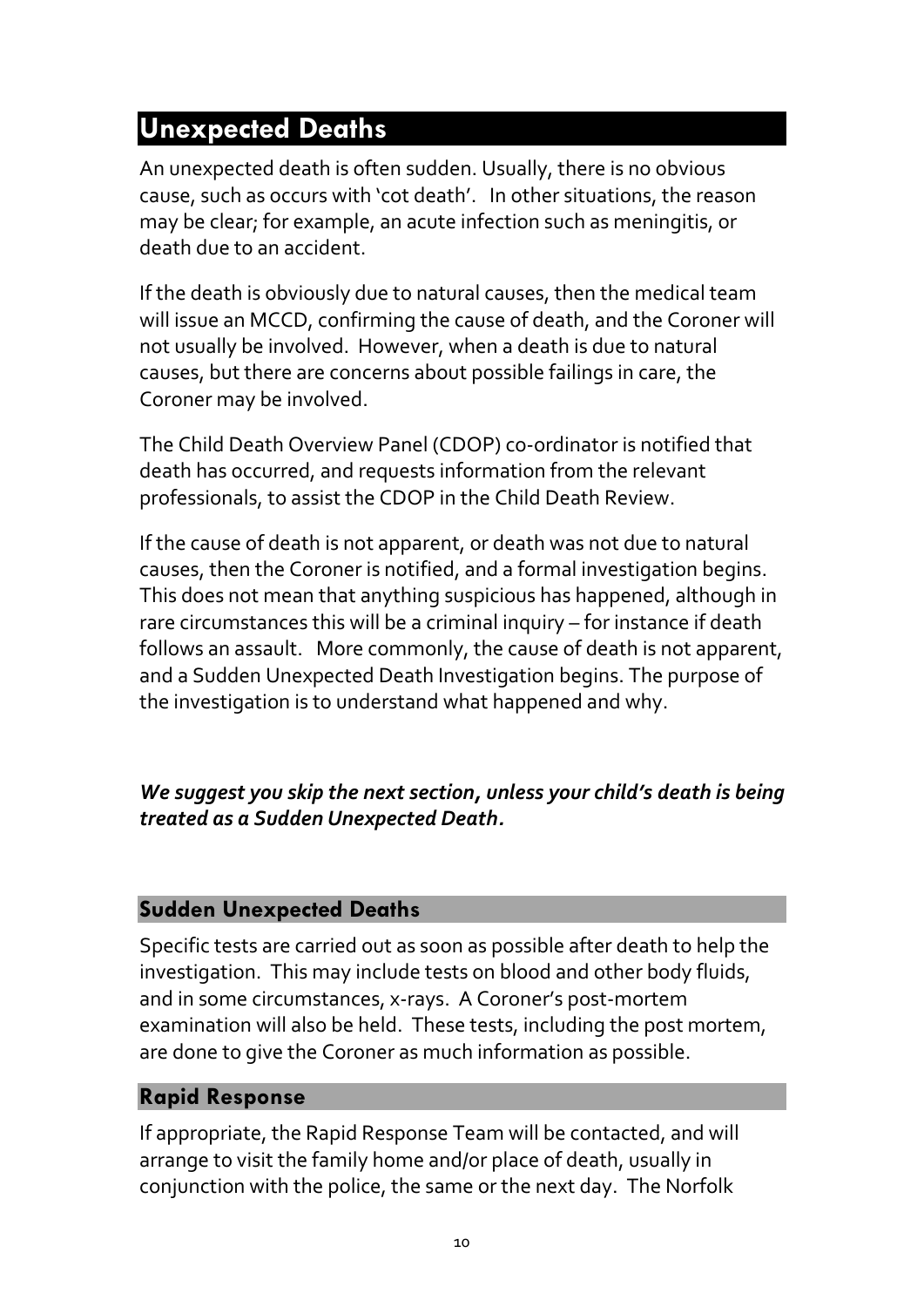Rapid Response Team includes a paediatrician and children's nurses. They have received specific training to help them identify potentially important factors that may have contributed to what happened. The main purpose of this visit is to gather information to help the investigation, and to provide support to the family. For most families, the involvement of the rapid response team is very helpful in supporting them through a very difficult time.

The report from the rapid response team is given to the pathologist who will do the post mortem examination and to other relevant professionals. The Child Death Overview Panel also receives a copy.

After the post mortem examination, the cause of death may be clear, but in many cases, further specialist tests may be required, which often take several weeks, or even a few months. The Coroner's officer will liaise with the family and relevant health professionals, so they are kept informed of what is happening. In most cases, a paediatrician will be involved. The paediatrician will usually offer to meet the family to discuss the results of tests including the post mortem, (with the Coroner's permission), once these are available. This is normally a few weeks afterwards.

When the results of the post mortem and other tests are available, the Coroner will review all the available information, and decide whether it is sufficient to establish the cause of death. If the death was due to natural causes, the Coroner can issue a certificate – Form B – indicating the cause of death. You can then register your child's death and make funeral arrangements.

If the death was not due to natural causes, or the evidence is unclear, an inquest will be held.

#### **Inquests**

If the death was not due to natural causes, an inquest will be heard to determine how the death occurred. In certain circumstances, an inquest may be held when death is due to natural causes, where there are potential issues of neglect. However, the purpose of the inquest is to determine how the death occurred and *not* to blame any individual or organisation.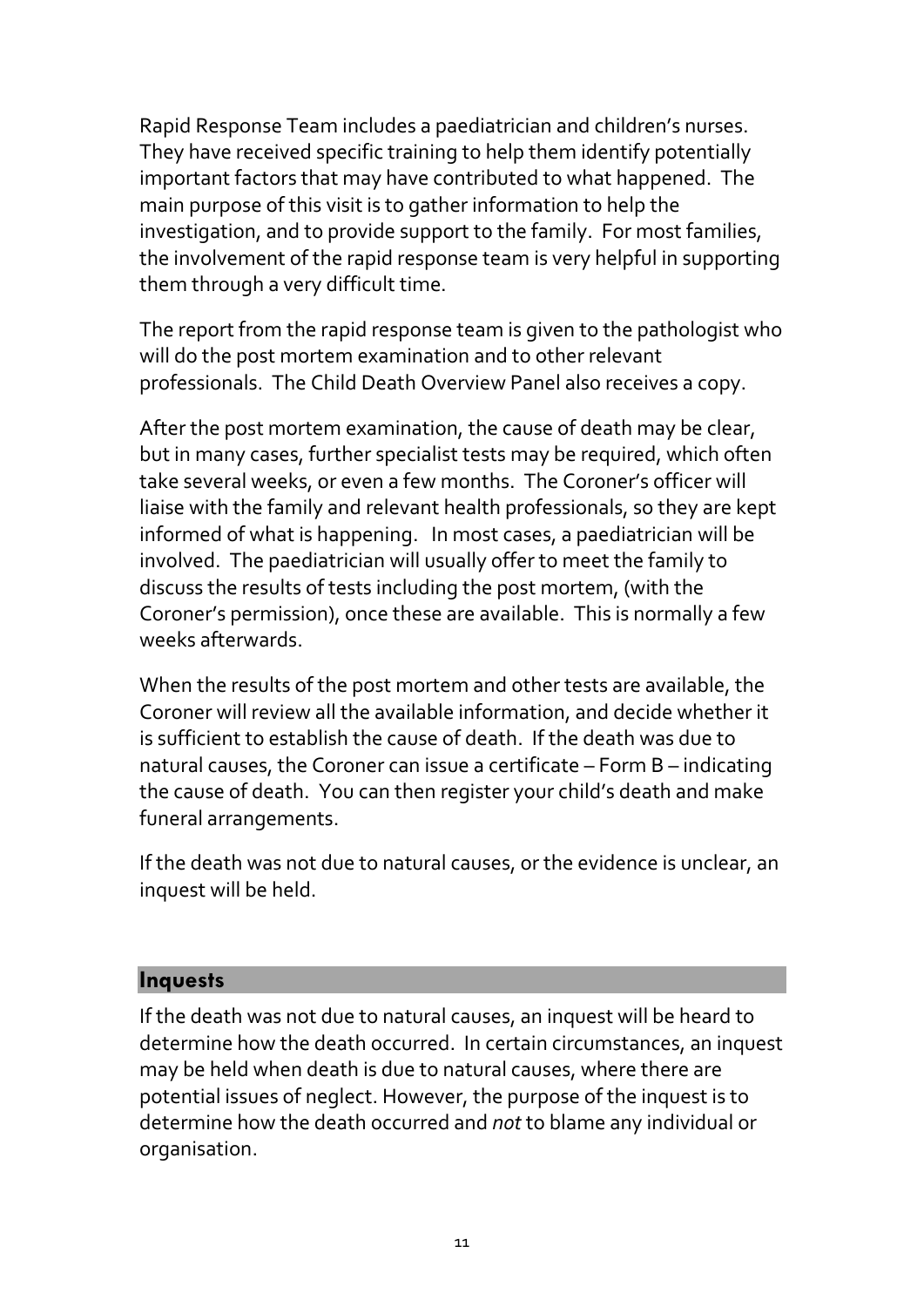If the Coroner decides to hold an inquest you will be given details of when and where it will take place. An inquest is open to the public and the press is usually present. An inquest is a formal court hearing. You may be called as a witness, in which case you must attend. If you are not called, you can decide whether or not to attend.

The Coroner will usually meet with the family privately before the inquest, provided this is agreed with all other properly interested people; not to discuss the evidence but to introduce himself and to learn about the person who has died and the family's concerns. You can ask questions at the inquest and you may be asked questions. If you wish, you can have a legal representative at the inquest, but Legal Aid is not normally available for inquests. Although the inquest is a court hearing the Coroner always endeavours to conduct the hearing in a sensitive and compassionate manner.

After the inquest, the Coroner will notify the Registrar of Births Marriages & Deaths of the outcome. The Registrar will then register the death and contact the family in writing, informing them that the death certificate is now available.

Your child's funeral can be held once you have permission from the Coroner. If you have religious or other requirements that may affect the timing of your child's funeral, please discuss these with hospital staff. They will alert the Coroner who will try to accommodate your wishes, though this may not always be possible.

After the inquest and any other enquiries have been completed, the Child Death Overview Panel will be able to proceed with the Child Death Review.

*The next pages talk about the Post Mortem. Most children do not have a post mortem, so if it is not relevant to you, we suggest you skip this section.*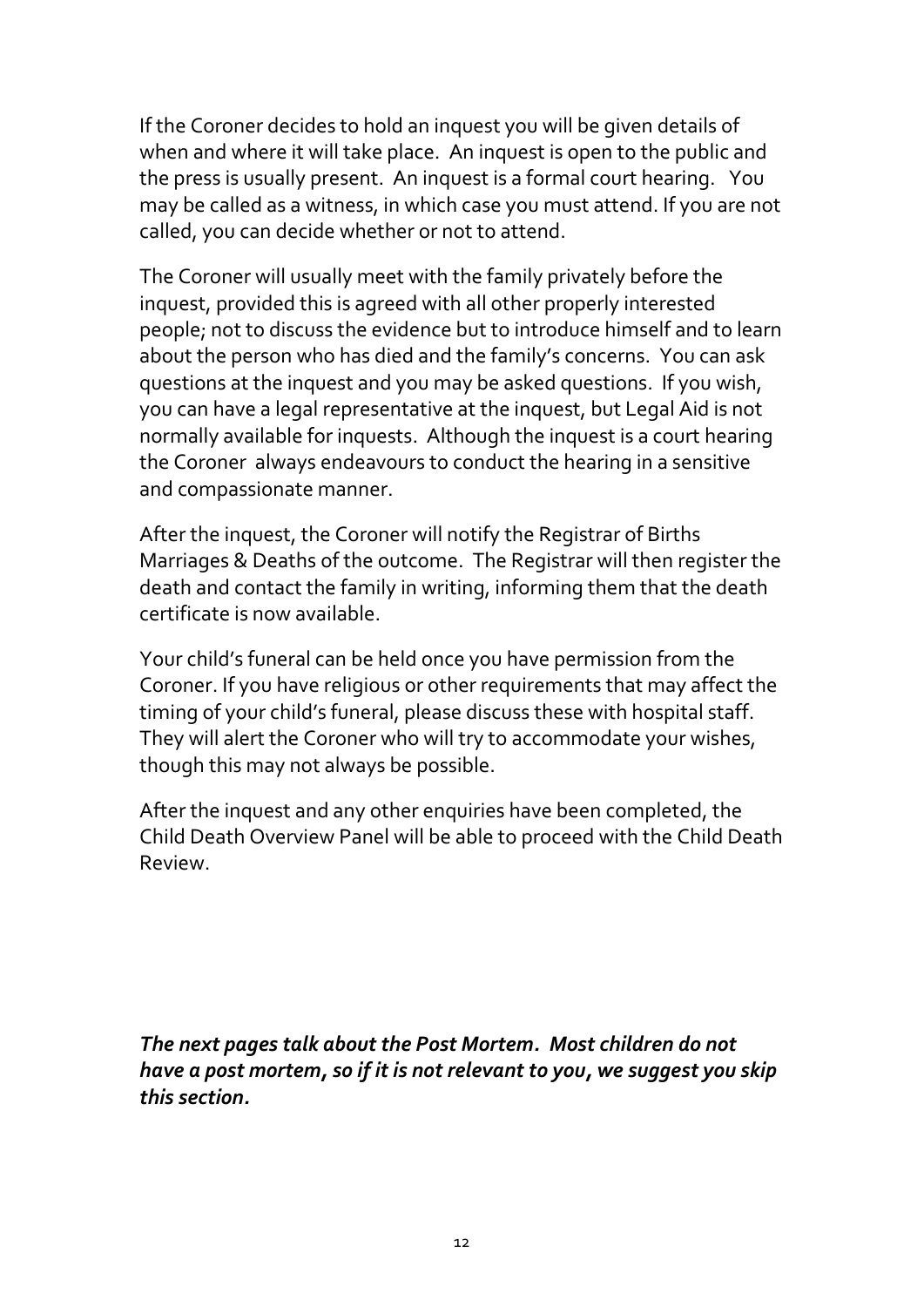# **The Post Mortem**

There are two kinds of post mortem examination; a hospital post mortem, and a Coroner's post mortem, which follows sudden, unexpected or unnatural deaths.

A post mortem examination may do the following:

- **N** Find a medical explanation for your child's death;
- **N** Identify other important conditions which may not have been recognised before death
- **N** Provide knowledge that might be used to help your family or other children in the future.

A post mortem needs to takes place as soon as possible; usually within a few days. In certain circumstances, your child may need to be moved to another hospital for the post mortem to be done.

During the post mortem the pathologist examines all the major organs and looks for any clues as to the cause of death. The examination is conducted with the same care as if your child were having an operation. Very small samples of tissue and body fluids are taken for microscopic examination and other tests.

After the post mortem examination has taken place you can see and hold your child, and decide where you would like your child to be before the funeral. This includes the possibility of some time at home. If your family would like this, you can discuss it with hospital staff, or the Coroner's Officer.

#### **The Hospital Post Mortem**

For a hospital post-mortem the family is asked whether they would be willing to allow a post-mortem to be held. Medical teams may ask families to consider a post mortem where they feel that, although there is sufficient information to issue an MCCD, there are still important unanswered questions relating to the condition or its treatment. The family is free to refuse the request for a post mortem, and this will not affect the care and support the family receives.

#### **The Coroner's Post Mortem**

A Coroners Post Mortem will normally be ordered for any death which is unexplained, unexpected, or not due to natural causes.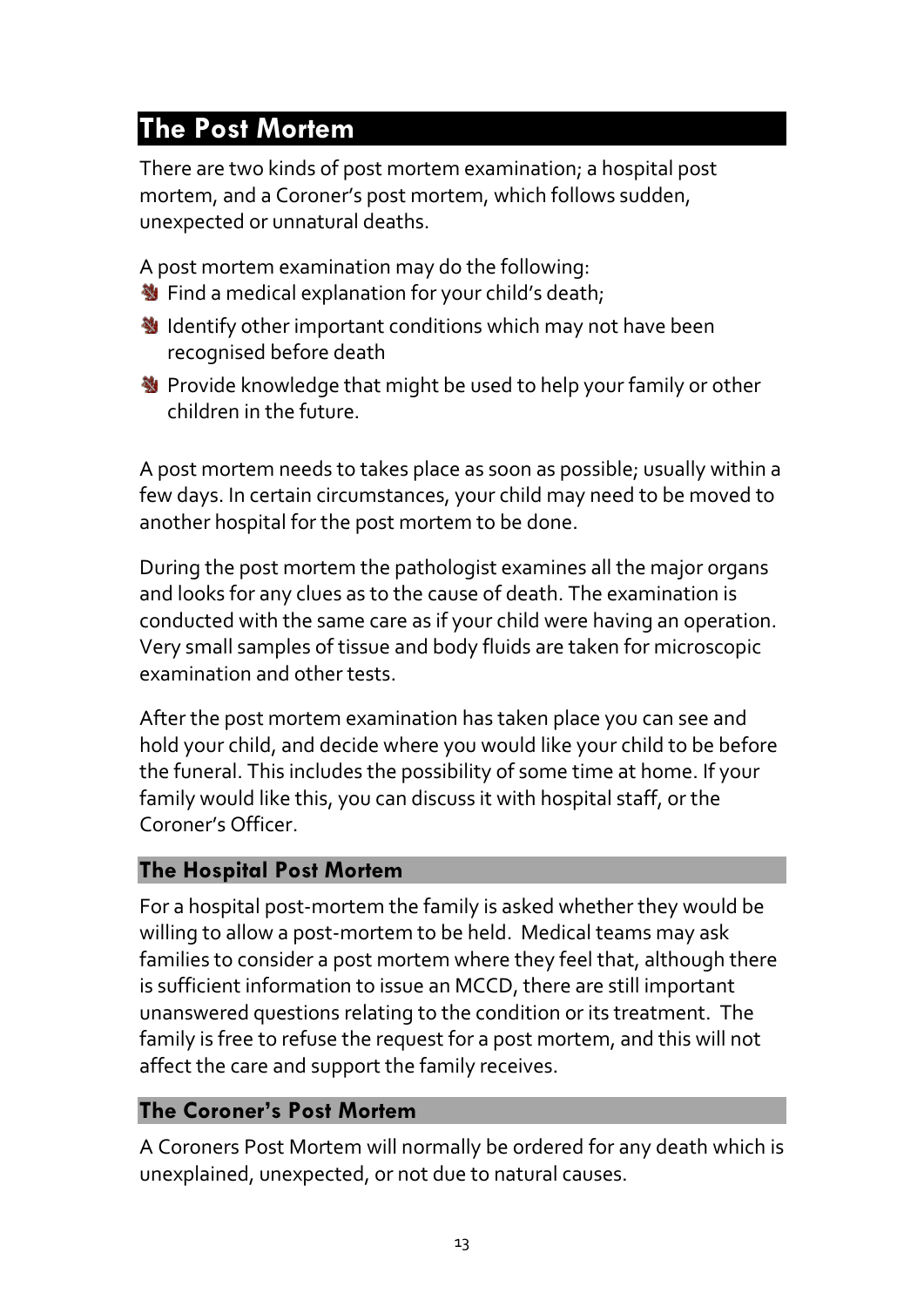After the post mortem examination has taken place, and the Coroner has given permission, you can see and hold your child, and decide where you would like your child to be before the funeral. This includes the possibility of some time at home. If your family would like this, you can discuss it with hospital staff.

Soon after the post mortem, the pathologist gives an initial report to the Coroner. Where possible, with the Coroner's approval, you can be informed about these early results. The final post mortem examination report may take several more weeks to be completed depending on the number and type of tests conducted.

#### **What Happens to Samples Taken at Post Mortem?**

During the post mortem a number of small tissue samples need to be taken for specialist testing. You will be asked what you would like to happen to these samples once the tests have been completed. You can ask for the samples to be:

- **N** Returned to you, for you to make your preferred arrangements
- **N** Kept by the hospital, as part of your child's medical record.
- **N** Used for ethically approved research, (for which your consent would be required), or other purposes such as teaching,
- **N** Disposed of by the hospital

In rare circumstances whole organs may need to be kept, for special tests, which may take several days or weeks to complete. For hospital post mortems, your permission will be needed for any such tests to be done.

In these circumstances, you may wish to consider:

- **N** Delaying the funeral until the organs are able to be returned to your child
- **N** Having the organs returned to you at a later date for you to make your preferred arrangements
- **N** Asking the hospital to keep or dispose of them.

You may wish to discuss these choices with the funeral director and your doctor or paediatrician.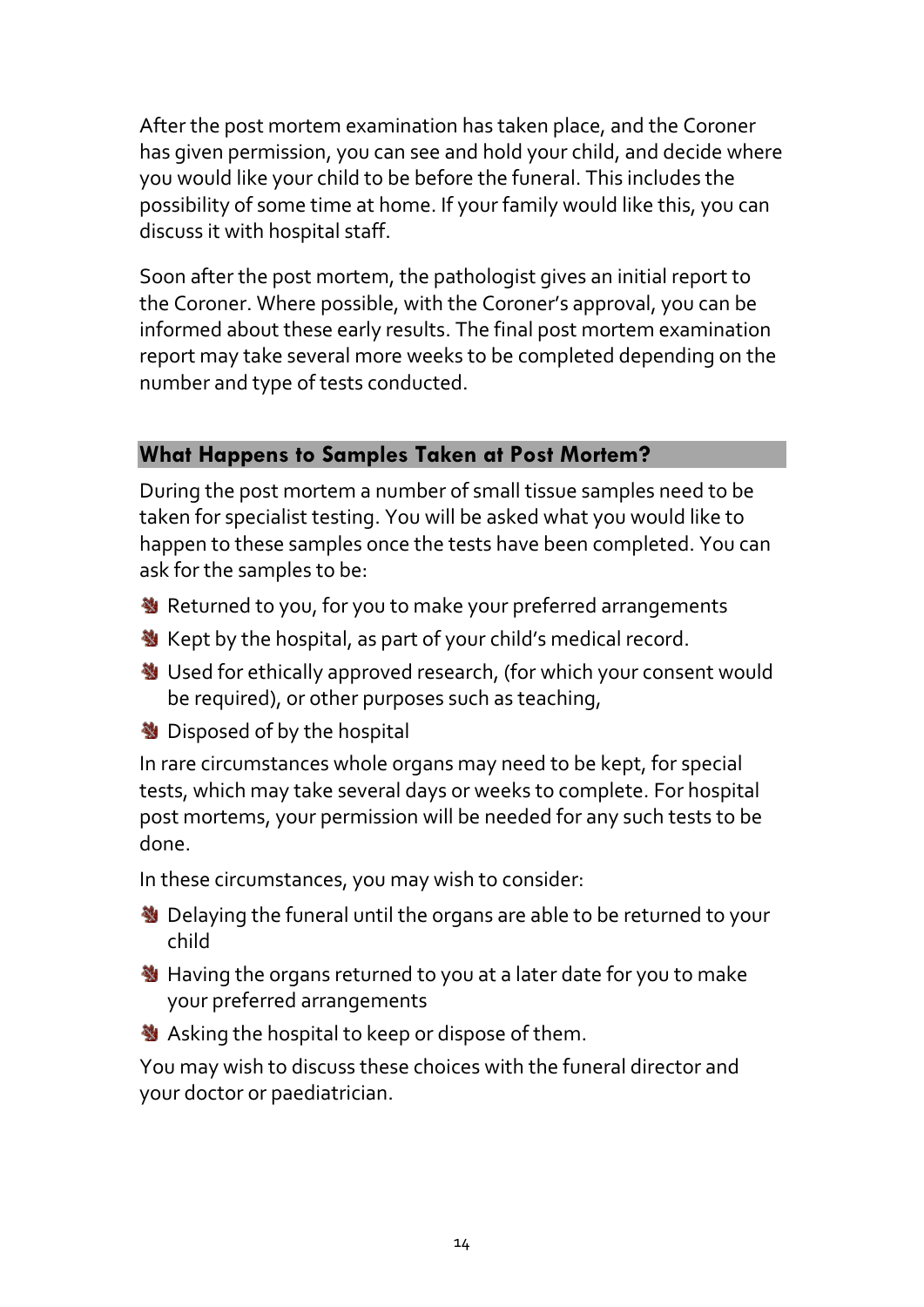# **Support for Bereaved Families**

The loss of a child is an overwhelming and traumatising experience for families. Being supported through your loss is very important. Support for families can come from several sources:

- **N** Your family and friends, your community, or church or faith group
- **M**<br>Your GP
- **N** Your child's consultant and/or other members of the healthcare team
- **NHS Bereavement Services**
- **塾 Children's Services**
- **もとの Local and national charities**

Counselling may be available through your GP or health visitor. Specialist NHS bereavement services may be available in certain circumstances. However there are a number of local and national charities which offer support to bereaved families. The following list is not exhaustive.

## **Local Charities**

#### **CRUSE (Norwich Branch)**

 $\bullet$  01603 219977  $\bullet$  www.norwichcruse.org.uk

CRUSE has a telephone helpline (Monday, Wednesday and Friday mornings, 10am - 12am, and Thursday evenings, 5pm – 7-30pm; leave a message at other times), advice and leaflets and information, and specific support for children and young people.

#### **East Anglia's Children's Hospices (Quidenham)**

 $^{\circledR}$  01953 888603  $^{\circledR}$  www.each.org.uk

Offering support to families following the loss of their child from a longterm medical condition.

#### **Nelson's Journey**

**T** 01603 431788 <sup>●</sup> www.nelsonsjourney.org.uk

Offering support to children who have lost a close relative, through their advice and guidance service, support from trained therapists and residential weekends.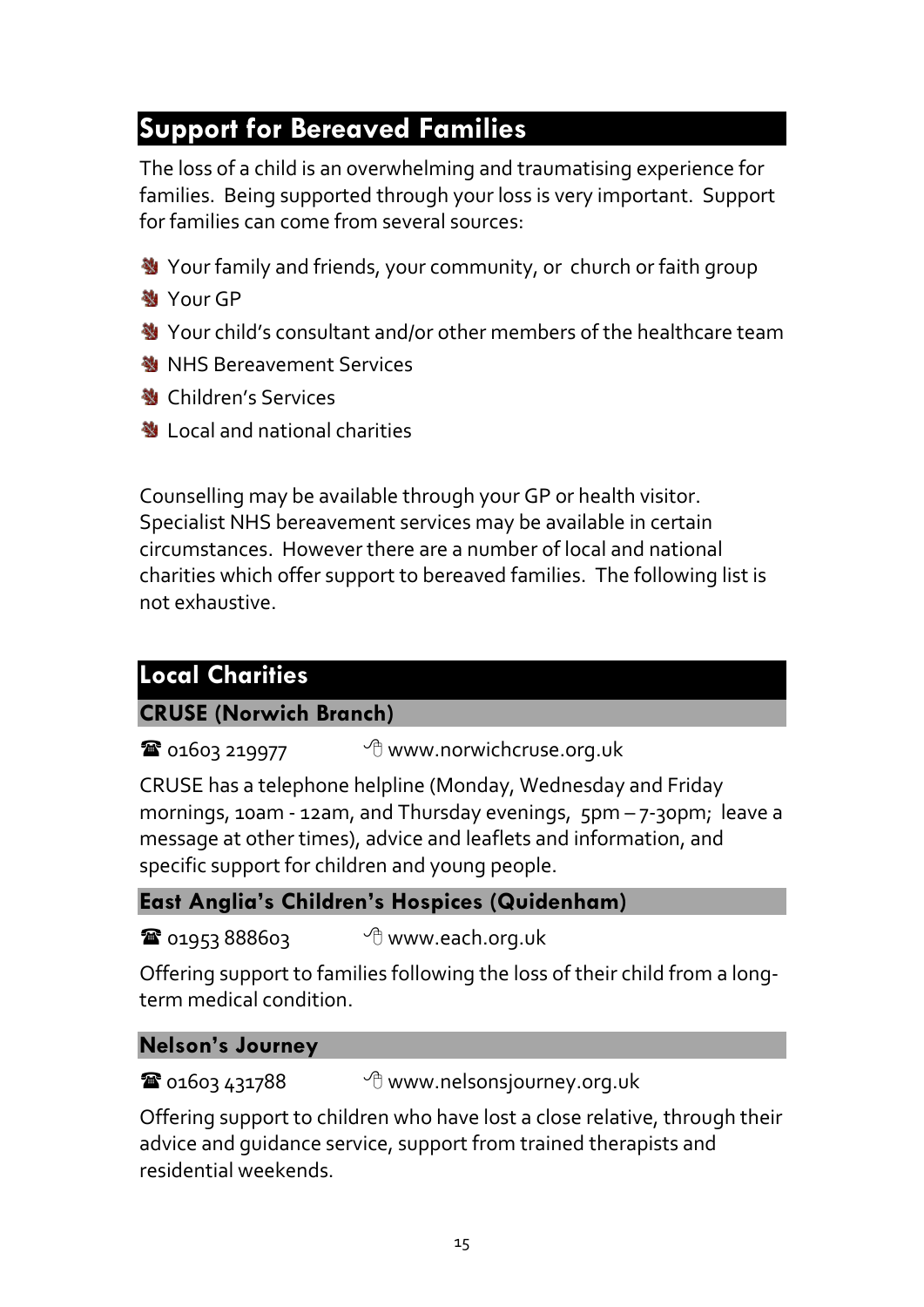#### **Norfolk & Waveney Suicide Bereavement Support Group**

**T** 01263 768604 <sup>1</sup> www.suicidebereavement.co.uk

The group, founded in 1990, supports all who have been bereaved by suicide. All who make contact will be offered a home visit to help better understand their situation. The support group meets fortnightly in Norwich.

## **Norfolk Stillbirths & Neonatal Deaths**

075 3946 2315 www.norfolksands.org.uk

Norfolk Sands is run by a group of parents who have all experienced the death of a baby either in pregnancy, during or soon after birth. They run a regular monthly support group.

## **St Peter Mancroft Church**

 $\bullet$  01603 610443  $\bullet$  www.stpetermancroft.org.uk

The church offers individual bereavement support in your own home.

## **National Charities**

#### **Bereaved Parents' Support**

**■** 029 2081 0800 <sup>●</sup> www.careforthefamily.org.uk/bps

Offering hope and comfort to those who have lost a child of any age and in any circumstance - through telephone befrienders, events, an email newsletter and web resources.

#### **Child Bereavement UK**

**■** 01494 568900 <sup>→</sup> www.childbereavementuk.org

Provides support to families when a child dies or when a child is bereaved of someone important in their lives. Services offered include a Support and Information Line and interactive website with a Families' Forum.

## **Child Death Helpline**

0800 282986 www.childdeathhelpline.org.uk

The Child Death Helpline is a Freephone service for anyone affected by the death of a child of any age, including still birth, under any circumstance, no matter how recently or long ago. The helpline is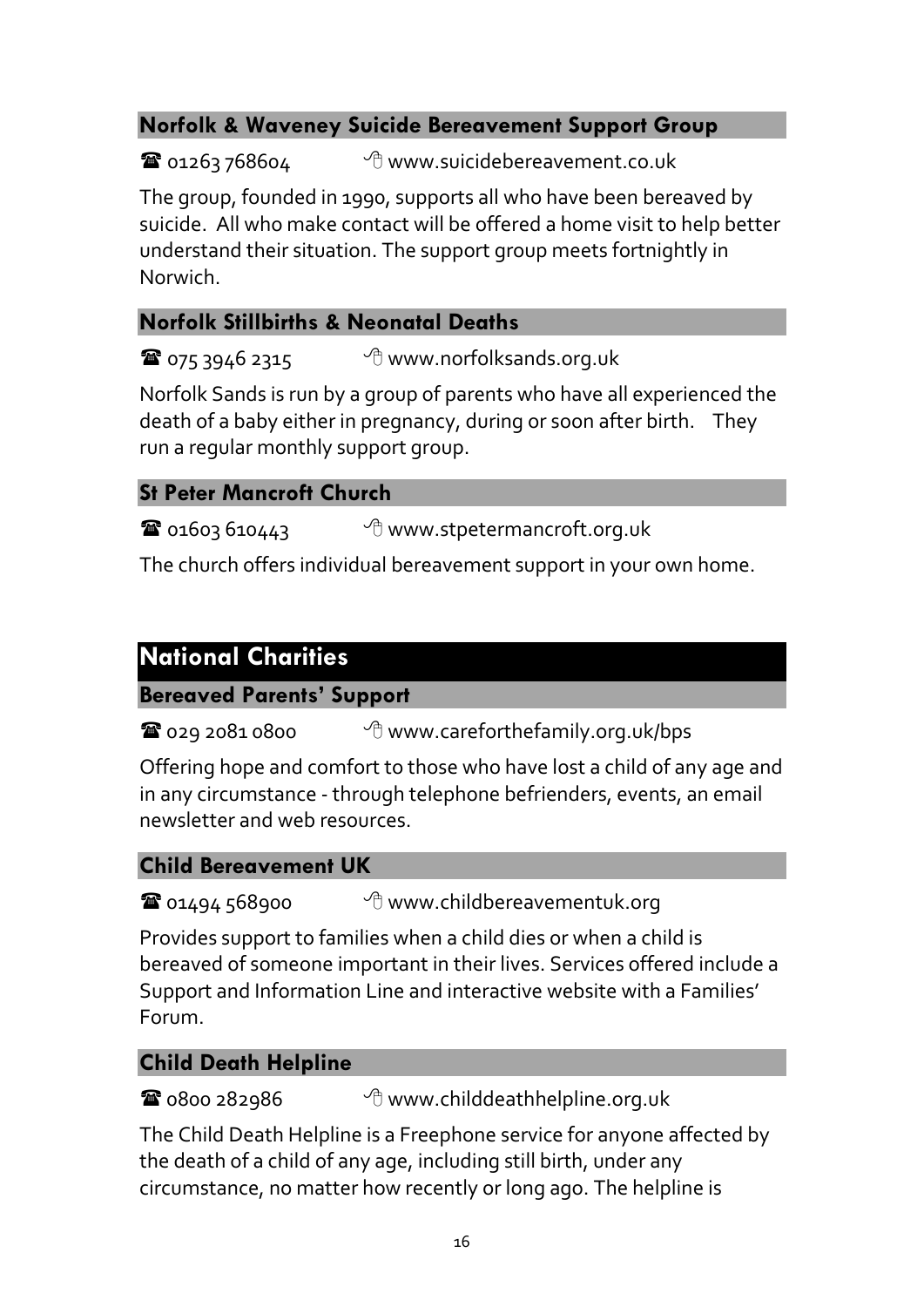staffed by trained and professionally supported volunteers who are all bereaved parents, and are open every day throughout the year.

#### **Sand Rose**

 $\mathbf{\widehat{a}}$  0845 607 6357  $\qquad$   $\oplus$  www.sandrose.org.uk

Sand Rose provides free one or two week breaks in Cornwall to any bereaved family with a particular emphasis on young families. Families must be nominated by a professional who knows you well such as your GP, counsellor, bereavement worker etc. but not a family member.

#### **The Compassionate Friends**

**1**  $0845$  123 2304  $\theta$  www.tcf.org.uk

The Compassionate Friends is an organisation of bereaved parents and their families, offering mutual understanding and support to others after the loss of a child. Helpline hours: daily from 10.00-16.00 and 19.00-22.00.

#### **Winston's Wish**

 $\bullet$  0845 203 0405  $\bullet$  www.winstonswish.org.uk

Winston's Wish supports bereaved children and young people up to the age of 18 through a whole range of activities, including a helpline, group work, residential events and information.

# **Support after Loss of a Baby**

**BLISS** 

0500 618 140 www.bliss.org.uk/help-for-families/bereavement

BLISS offers a free counselling service for parents of premature and other sick babies, including those who have died, and also a free helpline (Monday to Friday 9am to 9pm).

## **Foundation for the Study of Infant Deaths (FSID)**

 $\bullet$  0808 802 6868  $\bullet$  www.fsid.org.uk

FSID has a Freephone helpline for parents who have experienced the sudden and unexpected death of their baby. It is answered personally by trained advisors from 10am to 6pm on Monday to Friday and from 6pm to 10pm weekends and bank holidays.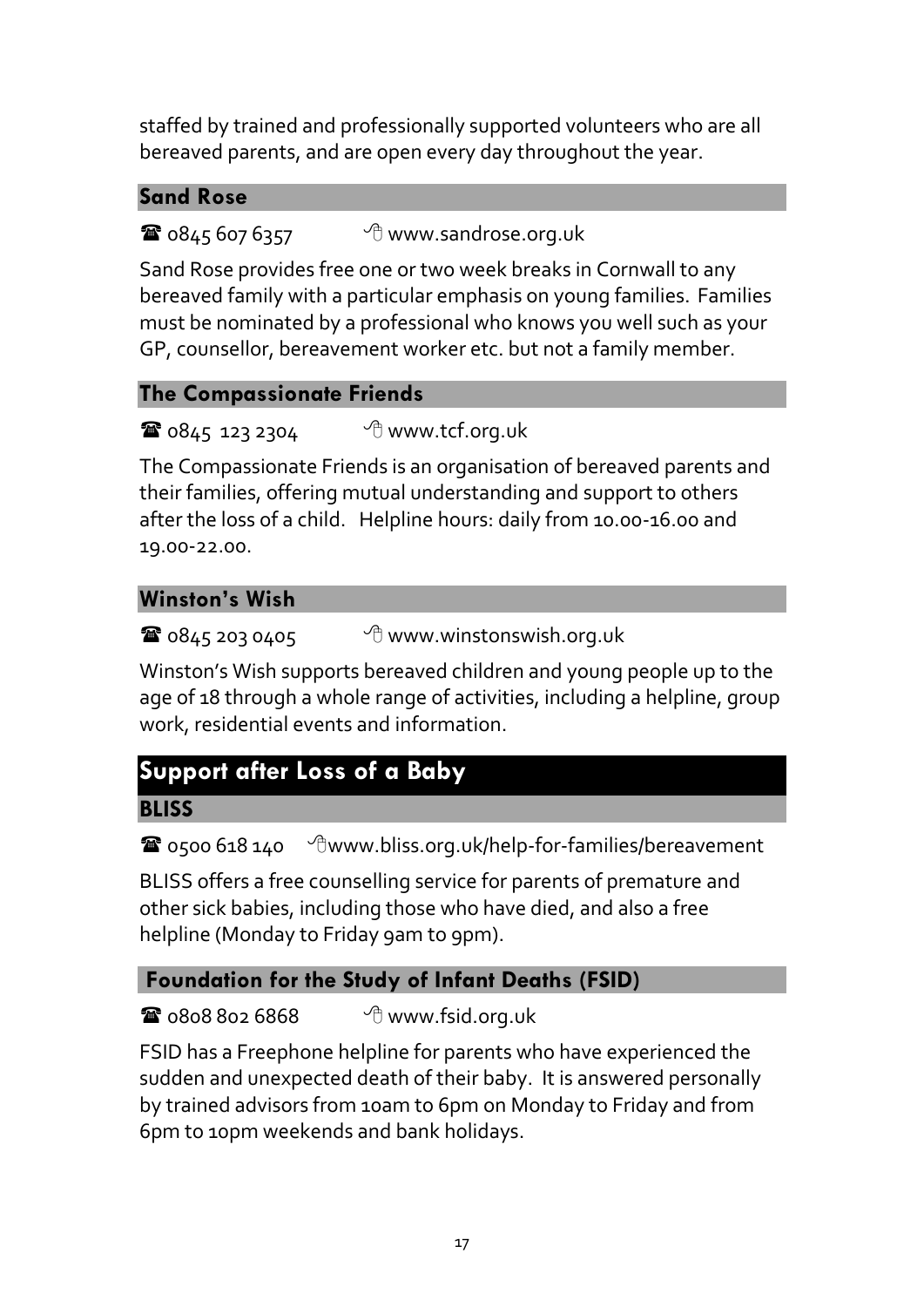## **SANDS - Stillbirth & Neonatal Death Charity**

 $\mathbf{\mathcal{D}}$ 020 7436 5881  $\mathcal{D}$  www.uk-sands.org

Support when your baby dies during pregnancy or after birth.

## **Support after Loss of a Child from Heart Disease**

#### **CRY - Cardiac Risk in the Young**

 $^{\circ}$  01737 363222  $^{\circ}$  www.c-r-y.org.uk

Cardiac Risk in the Young (CRY) supports those bereaved through sudden cardiac death.

#### **Little Hearts Matter**

 $^{\circ}$  0121 455 8982  $^{\circ}$  www.lhm.org.uk

Support for anyone affected by the loss of a child or baby with single ventricle heart disease.

## **SADS UK - Sudden Arrhythmic Death Syndrome**

 $\bullet$  01277 811215  $\bullet$  www.sadsuk.org

SADS UK provides information and support to individuals and families who have been affected by a sudden cardiac death. SADS UK has qualified counsellors with experience of SADS. The charity holds Retreats for people bereaved through sudden cardiac death, and support is also available to families diagnosed with cardiac conditions of the electrics of the heart.

## **Support after Loss of a Child in a Road Accident**

#### **Brake**

 $\bullet$  0845 603 8570  $\bullet$  www.brake.org.uk/support

Brake is a road safety charity. It runs a helpline for anyone bereaved or seriously injured as a result of a road accident.

#### **RoadPeace**

 $\mathbf{\widehat{a}}$  0845 4500 355  $\qquad$   $\oplus$  www.roadpeace.org

Offering practical and emotional support to all bereaved or injured through road crashes.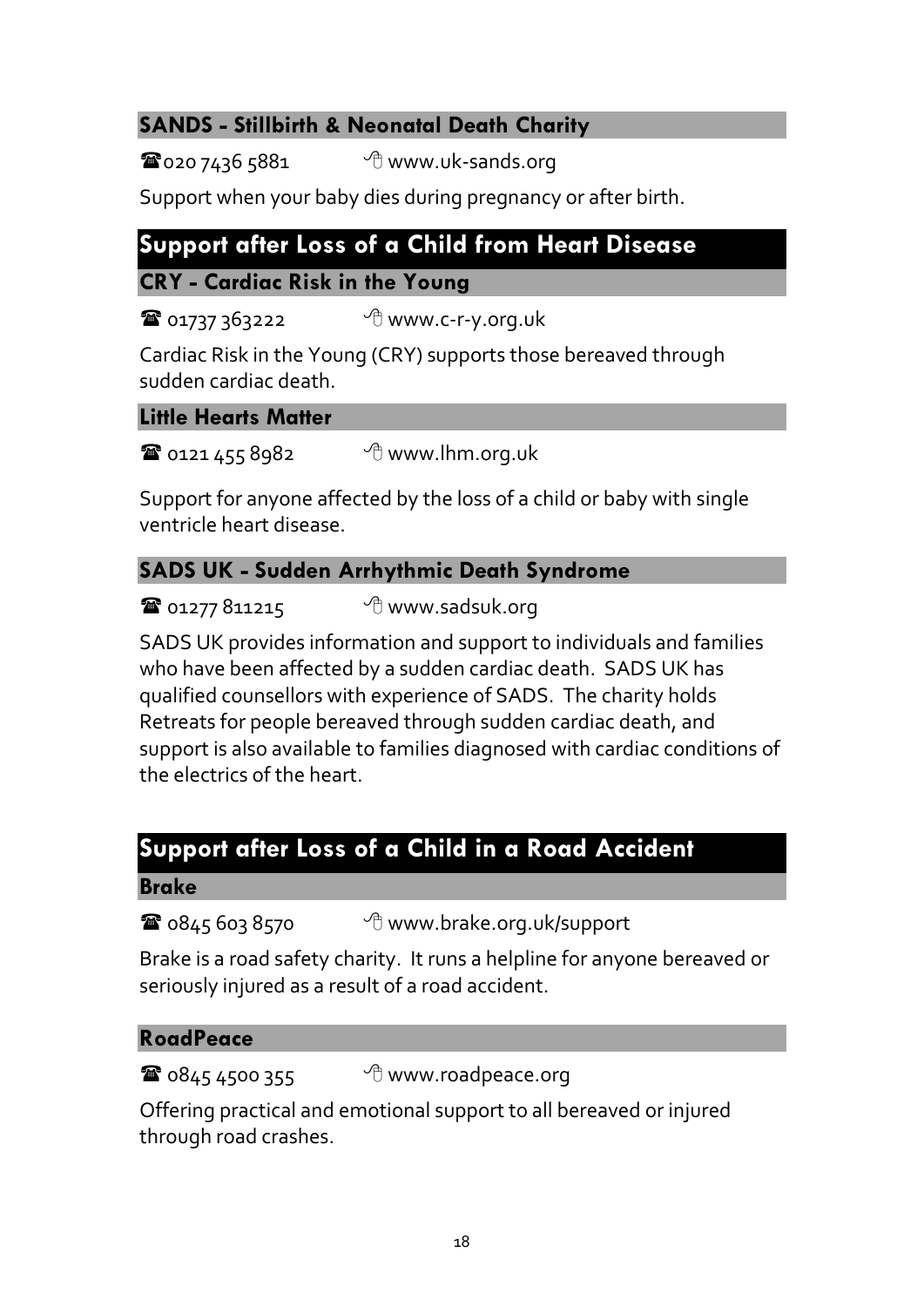## **Support after Loss of a Child from Epilepsy**

#### **Epilepsy Bereaved**

01235 772850 www.sudep.org

Epilepsy Bereaved provides a contact line providing support and information, as well as working to increase awareness of deaths due to epilepsy, and funding research into prevention.

# **Support after Loss of a Child from Suicide**

**Survivors of Bereavement by Suicide**

 $\bullet$  0844 561 6855  $\bullet$  www.uk-sobs.org.uk

Providing help and support to those bereaved by the suicide of a relative or close friend. They provide information, a helpline (9am to 9pm) and other activities.

# **Notes**